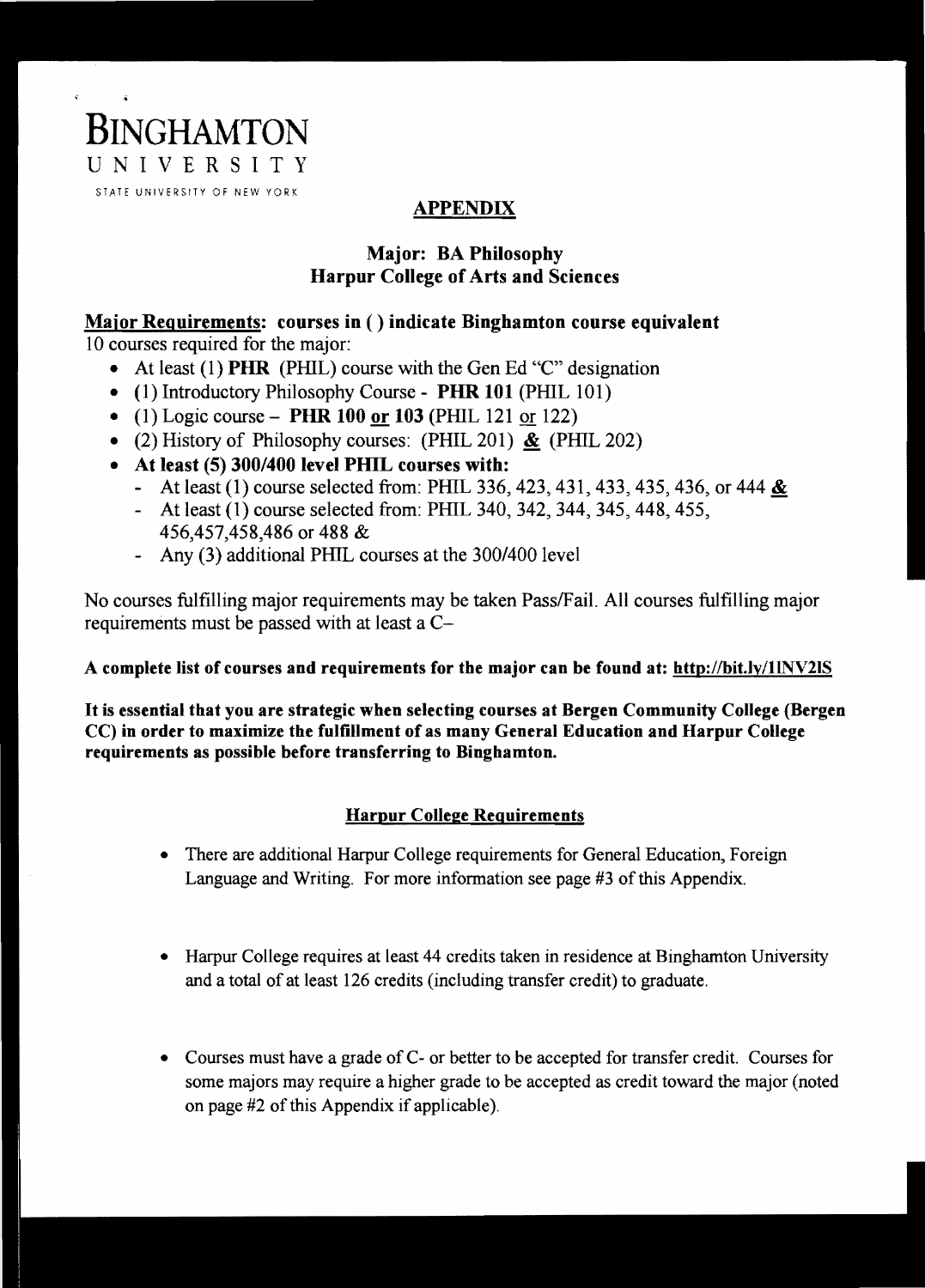Please Note: The schedule below is only one example of how the BA major in Philosophy can be completed in eight semesters. Your academic advisor or major advisor may recommend that you take courses in a different sequence based on credits earned previously.

### See specific important departmental information in the University Bulletin at: http://bit.ly/1lNV2IS

 $\ddot{\phantom{1}}$ 

 $\bullet$ 

The **BOLD** areas below indicate Bergen CC courses that fulfill the BA in Philosophy major requirements & the Binghamton equivalent course follows in ( )

| Year                    | Fall                                                                                                                                                                                                                                                                     | <b>Spring</b>                                                                                                                                                                                                                                                  | <b>Notes</b>                                                                                                                                                                                                                                                                                                                          |
|-------------------------|--------------------------------------------------------------------------------------------------------------------------------------------------------------------------------------------------------------------------------------------------------------------------|----------------------------------------------------------------------------------------------------------------------------------------------------------------------------------------------------------------------------------------------------------------|---------------------------------------------------------------------------------------------------------------------------------------------------------------------------------------------------------------------------------------------------------------------------------------------------------------------------------------|
| 1                       | <b>Bergen CC</b><br>* PHR 101 (PHIL 101)<br>+ Gen Ed and other Binghamton<br>requirements                                                                                                                                                                                | <b>Bergen CC</b><br>** (Take 1) PHR 100 or 103 (PHIL<br>121 or 122)<br>+ Gen Ed and other Binghamton<br>requirements                                                                                                                                           | * Fulfills Intro. PHIL course<br>major requirement<br>** Fulfills Logic major<br>requirement<br>+ All other courses taken should<br>fulfill Gen Ed, additional Foreign                                                                                                                                                                |
|                         |                                                                                                                                                                                                                                                                          |                                                                                                                                                                                                                                                                | Language and Harpur Writing<br>Requirements                                                                                                                                                                                                                                                                                           |
| $\overline{2}$          | <b>Bergen CC</b><br>*** (Take 1) PHR 105 or 120 (PHIL<br>140 or 111)                                                                                                                                                                                                     | <b>Bergen CC</b><br>+ Gen Ed and other Binghamton<br>requirements                                                                                                                                                                                              | *** Fulfills lower level major<br>elective credit<br>+ All other courses taken should                                                                                                                                                                                                                                                 |
|                         | + Gen Ed and other Binghamton<br>requirements                                                                                                                                                                                                                            |                                                                                                                                                                                                                                                                | fulfill Gen Ed, additional Foreign<br>Language and Harpur Writing<br>Requirements                                                                                                                                                                                                                                                     |
| $\overline{\mathbf{3}}$ | <b>Binghamton University</b><br>****PHIL 201<br># Must take $(1)$ of the following<br>courses any semester: PHIL<br>336, 423, 431, 433, 435, 436, 444<br>*****(1) PHIL 300 or 400 level course<br>with a Gen Ed (C) designation<br>$\sim$ See comment in "Notes" section | <b>Binghamton University</b><br><b>****PHIL 202</b><br>## Must take (1) of the following<br>courses any semester: PHIL<br>340, 342, 344, 345, 448, 455, 456, 457,<br>458,486,488<br>*****(1)PHIL 300/400 level course<br>$\sim$ See comment in "Notes" section | **** Fulfills (2) History of<br>Philosophy course requirements<br># and ## - Can take any semester,<br>but one course is required to<br>fulfill the major from $(group \#)$<br>and one course from (group ##)<br>***** Fulfills upper level major<br>requirement<br>$\sim$ Complete any Gen Ed, Harpur<br>Writing and Harpur Language |
|                         |                                                                                                                                                                                                                                                                          |                                                                                                                                                                                                                                                                | requirements not met at Bergen<br>CC                                                                                                                                                                                                                                                                                                  |
| 4                       | <b>Binghamton University</b><br>*****(1) PHIL 300/400 level course<br>$\sim$ See comment in "Notes" section                                                                                                                                                              | <b>Binghamton University</b><br>$\sim$ See comment in "Notes" section                                                                                                                                                                                          | ****Fulfills upper level major<br>requirement<br>$\sim$ Complete any Gen Ed, Harpur<br>Writing and Harpur Language<br>requirements not met at Bergen<br>CC                                                                                                                                                                            |

\*It is highly recommended that the Gen Ed Laboratory Science (L), Gen Ed Mathematics (M) and additional foreign language requirement be completed at Bergen CC before transferring to Binghamton (unless they will be fulfilled by courses required for the major that must be taken at Binghamton University)